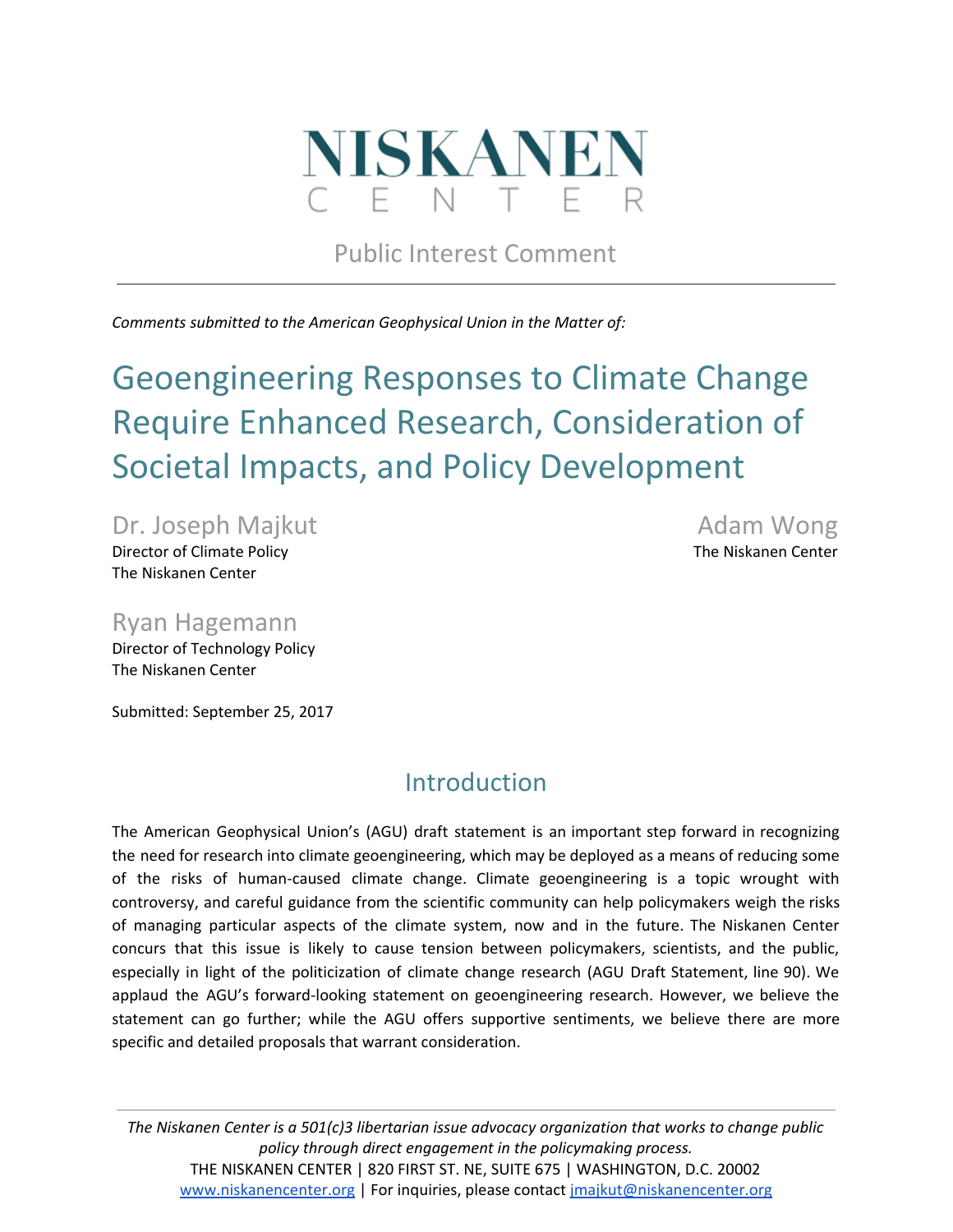# Response to the AGU Statement

Decades of scientific research indicate that industrial emissions of greenhouse gases will be a leading factor in the evolution of the climate system in the coming centuries and that human-caused global warming will have deleterious effects.<sup>1</sup> While it is impossible to know the precise impacts of future climate change, the potential speed and scale of climate change this century could exceed human and natural adaptive capacities in particular places.<sup>2</sup> Climate geoengineering—specifically solar radiation management (SRM)—has been proposed as a means of preventing or reducing the severity of the worst effects of climate change. As the AGU statement notes: "[SRM] could, in theory, cool the climate quickly and thus prove highly valuable should society at some point face rapid changes in climate that cause unacceptable damage." 3

While not a substitute for mitigation, geoengineering could substantially add to the risk-mitigation tools at humanity's disposal. Although we agree with the draft statement that "[t]he deployment of SRM systems would be highly premature,"<sup>4</sup> it is important to recognize that models have already demonstrated that the worst temperature-driven effects of climate change could be avoided with SRM.<sup>5</sup> Unfortunately, we are rapidly approaching the limits of how much we can understand about this technology through bench experiments and computer modeling. As such, small-scale field experimentation is a necessary next step in expanding our understanding of how candidate technologies fare when deployed under real world conditions.<sup>6</sup>

To that end, we are pleased that the AGU draft statement notes that "an effective SRM research program must recognize that important advances in knowledge may also require field experiments."<sup>7</sup> Therefore, suggesting "additional governance mechanisms" for field experiments is well-advised.<sup>8</sup> However, the draft statement stops short of providing particular recommendations for managing and governing such real-world experiments. In particular, it makes no recommendations for national government involvement in SRM field experimentation, offers no distinction between small-scale and

<sup>&</sup>lt;sup>1</sup> IPCC, 2014: Climate Change 2014: Synthesis Report. Contribution of Working Groups I, II and III to the Fifth Assessment Report of the Intergovernmental Panel on Climate Change [Core Writing Team, R.K. Pachauri and L.A. Meyer (eds.)]. IPCC, Geneva, Switzerland, 151 pp.

<sup>2</sup> Mark New, Diana Liverman, Heike Schroder, Kevin Anderson, Philosophical Transactions of the Royal Society of London, "Four degrees and beyond: the potential for a global temperature increase of four degrees and its implications," A 2011 369 6-19; DOI: 10.1098/rsta.2010.0303, published November 29, 2010, [http://rsta.royalsocietypublishing.org/content/369/1934/6.](http://rsta.royalsocietypublishing.org/content/369/1934/6)

<sup>&</sup>quot;Turn Down the Heat: Why a 4°C Warmer World Must Be Avoided," World Bank, 2012, [https://openknowledge.worldbank.org/handle/10986/11860.](https://openknowledge.worldbank.org/handle/10986/11860)

<sup>3</sup> AGU Draft Statement, line 61.

<sup>4</sup> AGU Draft Statement, line 65.

<sup>5</sup> National Academies of Science "Climate Intervention: Reflecting Sunlight to Cool Earth"*,* 2015, p. 51 and 54*.* 6 John A. Dykema, David W. Keith, James G. Anderson, Debra Weisenstein, Philosophical Transactions of the Royal Society of London, "Stratospheric controlled perturbation experiment: a small-scale experiment to improve

understanding of the risks of solar geoengineering," A 2014 372 20140059; DOI: 10.1098/rsta.2014.0059, November 17, 2014.

<sup>7</sup> AGU Draft Statement, line 86.

<sup>8</sup> AGU Draft Statement, line 87.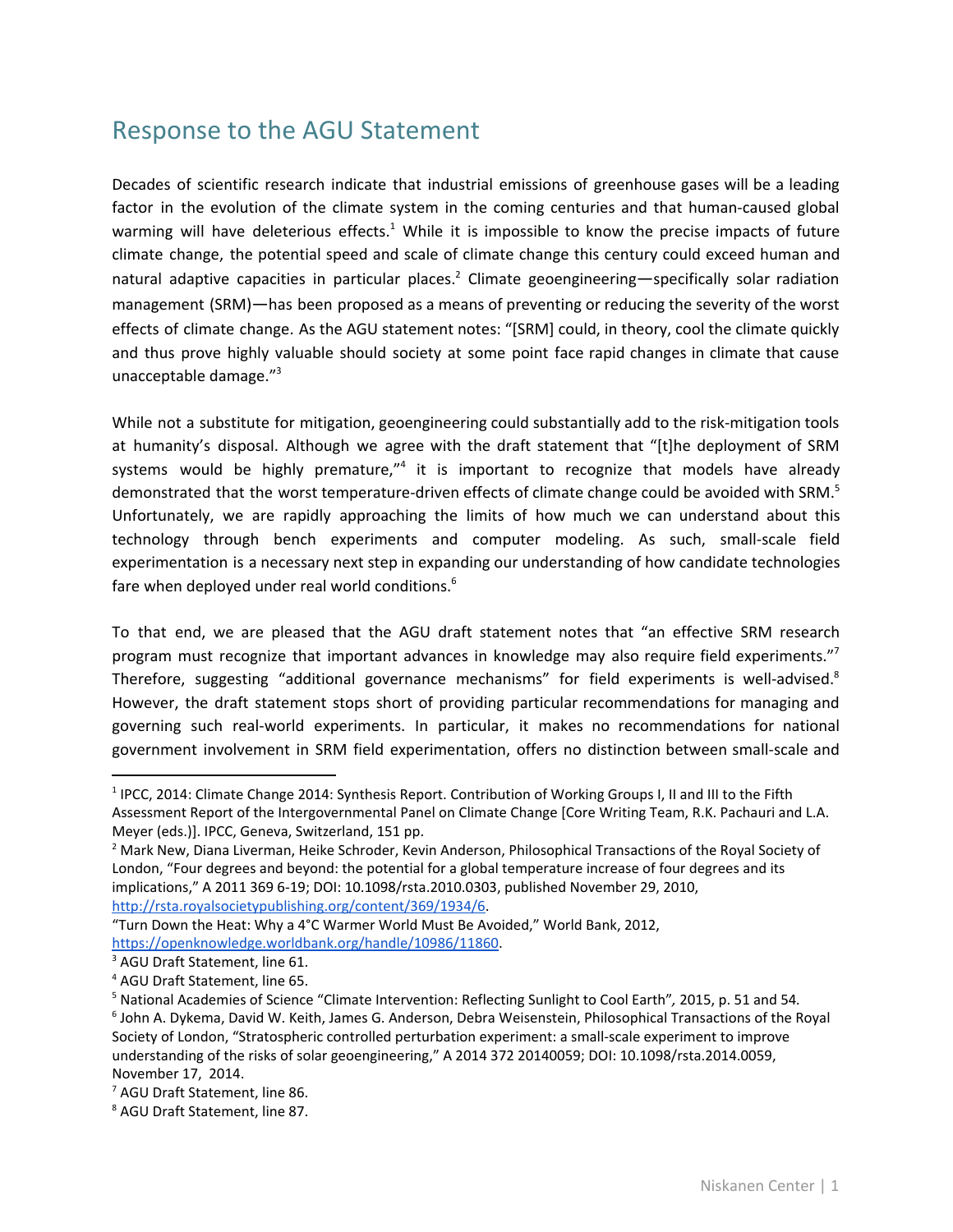large-scale deployment testing, and provides no direct support for federally-funded research grants (as is the case for the Earth and Space Sciences, generally<sup>9</sup>). We believe AGU's statement can, and should, do all of these.

## Recommendations

We support AGU's recognition of a need for "significant additional research, risk assessment, and consideration of difficult policy questions" that must be addressed "before the potential of geoengineering systems ... can be evaluated adequately."<sup>10</sup> However, we believe the recommendations for this technology require more specific and actionable provisions. To strengthen the statement's counsel, we offer the following comments for consideration.

### *1. Research into geoengineering should be governed separately and distinctly from future large-scale research and deployment efforts.*

Regulatory governance for emerging technologies requires balancing the need to ensure public safety with the rapid innovation that comes from a permissive and well-funded research environment. To achieve that balance, an appropriate governance structure for research and experimentation can be clearly defined separately from efforts to govern deployment. The most important distinguishing characteristic between non-risky experiments and more-risky deployment regimes is the size of the interventions, and the resulting perturbations to radiative balance (or other aspects of the climate system) that the increased magnitudes yield.

Policymakers rely on the AGU and other members of the scientific community to help inform these types of decisions. Therefore, we recommend the AGU include a provision that develops reasonable criteria for selecting attributes of geoengineering research that might be reasonably restricted and recommends an upper bound on acceptable SRM deployments for field experimentation over each one. In this way, the entire regulatory discussion can be focused towards defining the dividing line between near-term experiment scale and longer-term deployment scale efforts. $^{11}$ 

The adoption of this regulatory bright line would have several implications. Setting up a distinction between small *de minimis* experiments and deployment-scale experiments would allow governance considerations to be set at the appropriate level. A light regulatory touch for small-scale field experiments, which would not be climatically significant, will allow for experimental diversity and thus maximize the speed of innovation and return on investment for research funds. A hard cap on field experiments, or a ban on larger experiments, would ease concerns about a too-fast move toward

<sup>9</sup> AGU Position Statement on Basic Research Support

https://sciencepolicy.agu.org/files/2013/07/AGU-Basic-Research-Support-Position-Statement-September-2016.pdf <sup>10</sup> AGU Draft Statement, line 5.

<sup>11</sup> Several other people have suggested a similar governance parsing along environmental impact lines. *See* Anna-Maria Hubert and David Reichwein, "An Exploration of a Code of Conduct for Responsible Scientific Research involving Geoengineering," Introduction, Draft Articles and Commentaries, 10.2312/iass.2015.013 , 2015, [https://www.insis.ox.ac.uk/sites/default/files/insis/documents/media/an\\_exploration\\_of\\_a\\_code\\_of\\_conduct.pdf.](https://www.insis.ox.ac.uk/sites/default/files/insis/documents/media/an_exploration_of_a_code_of_conduct.pdf)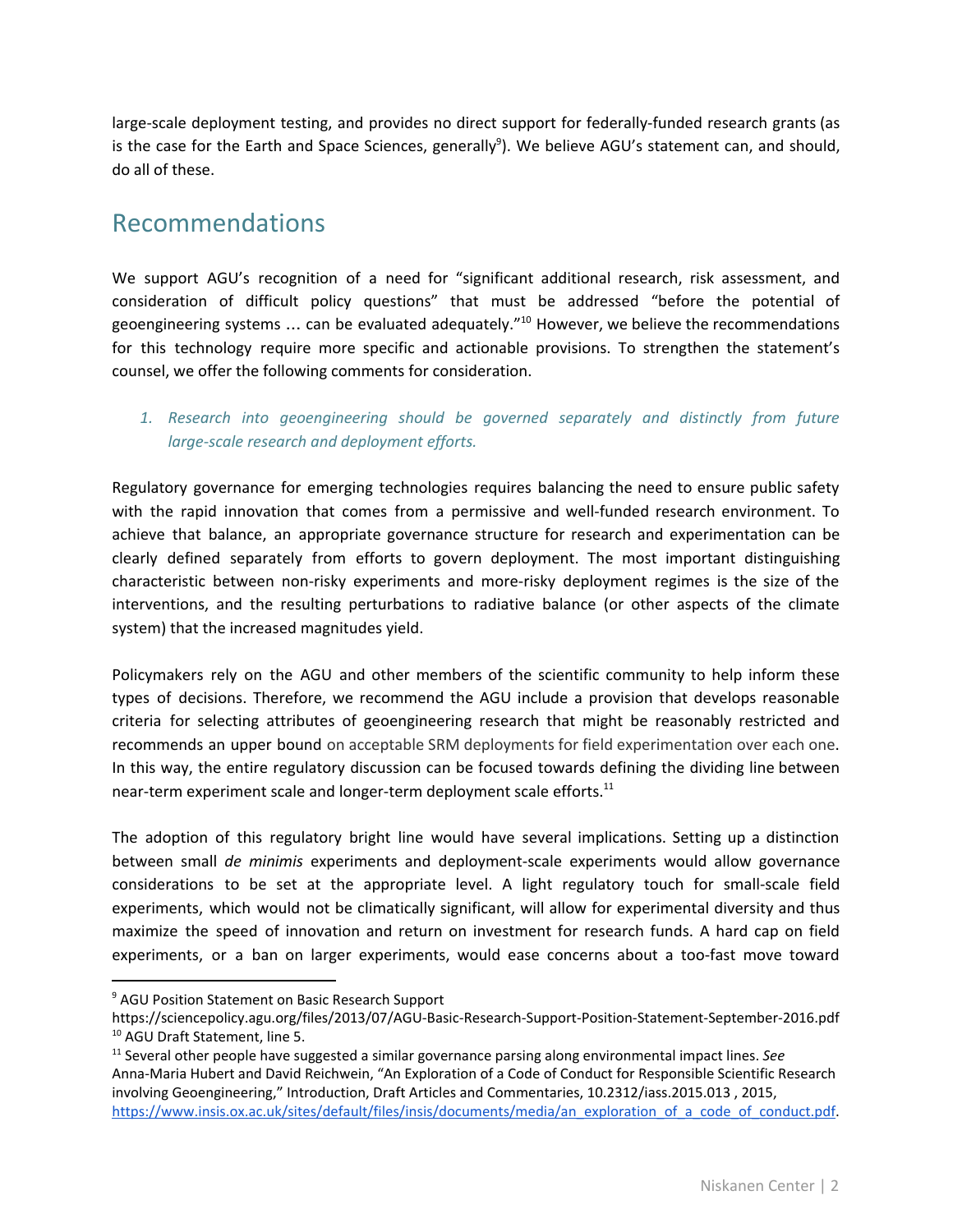deployment and would require policymakers to revisit governance of large-scale, climatically-relevant, research efforts when the scientific community is ready to meaningly inform governance decisions on those scales.

We believe the United States Global Change Research Program (USGCRP) is a suitable resting place for the authorities to govern the small-scale experimentation efforts in SRM. Numerous reports from the Government Accountability Office (GAO),<sup>12</sup> testimonies from the scientific community,<sup>13</sup> and the guiding statutory mandate granted to USGCRP<sup>14</sup> suggest that USGCRP is the most suitable home for any initial regulatory governance structure that would be built to accommodate near-term research into geoengineering and SRM research.

### *2. Focus first and foremost on domestic governance and federal support; international governance and public support will follow.*

The research goals outlined in the draft statement are overly focused on international governance implications and confusing guidance around "intent."<sup>15</sup> Instead, the draft statement should refocus on the near-term domestic goals of climate engineering research and specific governance mechanisms for stipulating the restraints on field experiments, as outlined in the previous recommendation.

Government sponsorship of geoengineering programs can help resolve the two most important concerns related to this research area: public controversy and international governance. If the government sanctions geoengineering experiments by delivering a proposal—including public funding, transparency reporting requirements, and hard caps on experimental impacts—it will help establish the necessary social license to avoid the kinds of techno-panics often associated with new emerging technologies.<sup>16</sup> Setting up a cohesive regulatory structure to govern SRM and geoengineering research domestically with US authority also grounds the international conversation of governance to actionable legislation or agreement, rather than more amorphous calls for ongoing conversations.

While international governance is certainly an important consideration in ongoing research and deployment efforts, the academic institutions and global fora in which such conversations occur are not

<sup>&</sup>lt;sup>12</sup> United States Government Accountability Office, "Climate Change: A Coordinated Strategy Could Focus Federal Geoengineering Research and Inform Governance Efforts," GAO 10-903, September 2010, p.24, [http://www.gao.gov/assets/320/310105.pdf.](http://www.gao.gov/assets/320/310105.pdf)

<sup>&</sup>lt;sup>13</sup> Statement of Frank Rusco, "Climate Change: Preliminary Observations on Geoengineering Science, Federal Efforts, and Governance Issues," Testimony before the Committee on Science and Technology, House of Representatives, March 18, 2010, p. 14, <http://www.gao.gov/new.items/d10546t.pdf>. <sup>14</sup> 15 U.S.C. § 2931(b), <https://www.law.cornell.edu/uscode/text/15/2931>.

<sup>&</sup>lt;sup>15</sup> AGU Draft Statement, line 91.

<sup>16</sup> *See* Daniel Castro and Alan McQuinn, "The Privacy Panic Cycle: A Guide to Public Fears About New Technologies," Information Technology and Innovation Foundation, September 2015, [http://www2.itif.org/2015-privacy-panic.pdf;](http://www2.itif.org/2015-privacy-panic.pdf) *See also* Ryan Hagemann, "The Parallel Fears Driving Perceptions of AI and Genomics," Niskanen Center, August 30, 2017,

[https://niskanencenter.org/blog/parallel-fears-driving-perceptions-ai-genomics/;](https://niskanencenter.org/blog/parallel-fears-driving-perceptions-ai-genomics/) *See also* Adami Thierer, "Ongoing Series: Moral Panics / Techno-Panics," Technology Liberation Front, accessed September 21, 2017, [https://techliberation.com/ongoing-series/ongoing-series-moral-panics-techno-panics/.](https://techliberation.com/ongoing-series/ongoing-series-moral-panics-techno-panics/)